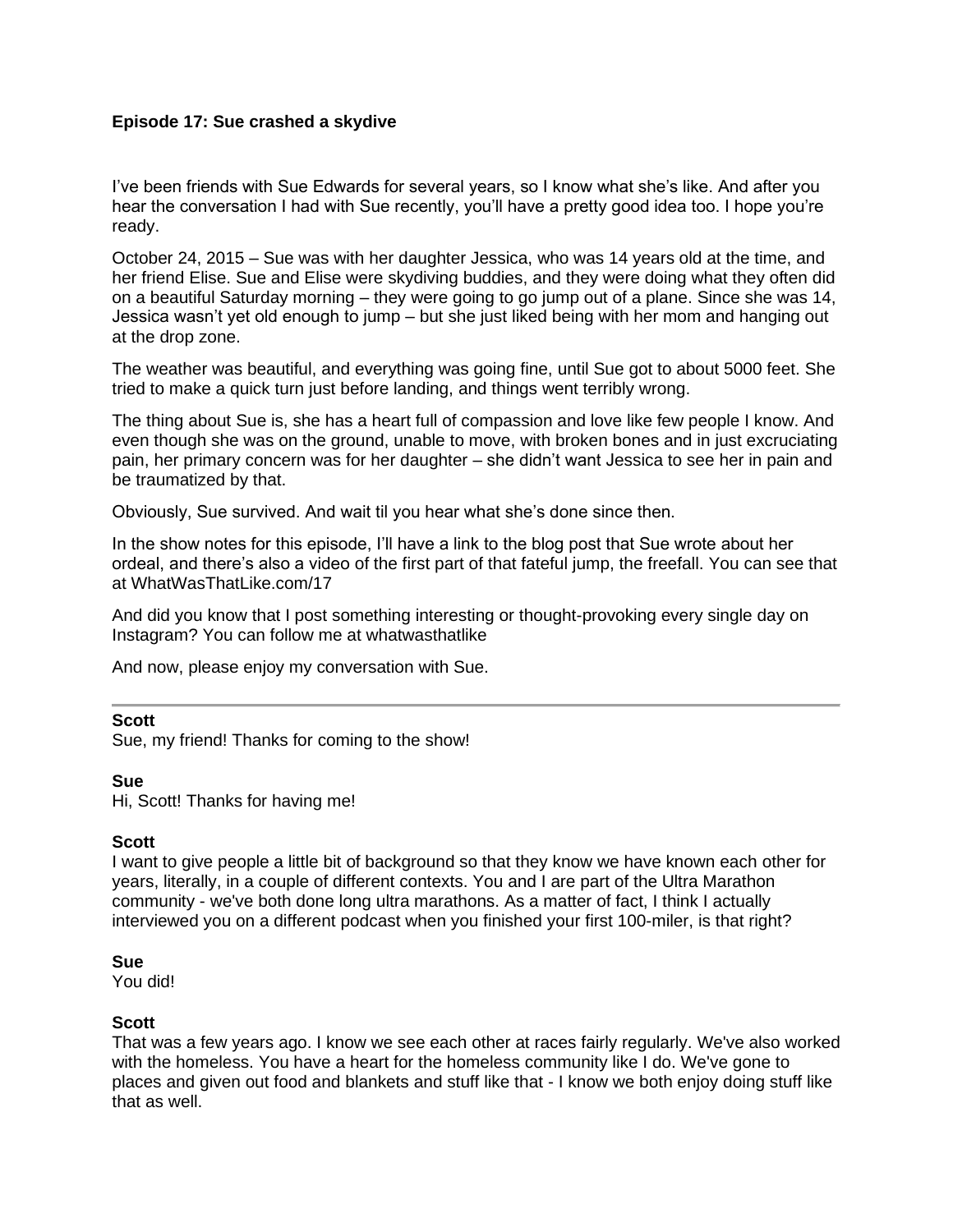# **Sue**

We do. Thanks, Scott.

# **Scott**

And not only that, but you are a listener to this podcast, like, from the first episode, right?

# **Sue**

Yes, I love your podcasts! I love podcasts in general.

# **Scott**

Now, you have fulfilled your lifetime dream of coming on this show, right?

# **Sue**

That was one of my bucket list.

# **Scott**

I am happy to help make that happen. I don't think I've ever told you this before, but you are 1 of the 3 most positive-minded people that I know. One of them is my friend Andrea, who I used to work with - I still see her every once in a while. The second one is my mom. The third one is... you! Like, everything you see or do, no matter what it's like, you spin it into something positive and you just seem like you just love life! Is that pretty much your outlook?

# **Sue**

It is. Thank you, Scott. That's nice.

# **Scott**

Okay. Well, let's talk about the events leading up to this day, to this thing that happened skydiving. How many solo jumps had you done before that day?

# **Sue**

I had done 77 solo jumps before that day. Also, I probably had 8 tandem jumps prior to that.

# **Scott**

77… To an average person, that seems like a lot of jumps, but in the skydiving world, that's still, kind of, a newbie, right?

# **Sue**

Oh, yeah. That's baby steps. I had dreamed of having thousands of jumps, but I didn't get there yet.

# **Scott**

I know you really love skydiving. When you went up the first time - I mean, I've seen videos of people going on their first tandem jump or even their first solo jump - how scared were you the first time you jumped out of a plane?

# **Sue**

I was pretty scared. I think that every skydiver that I know still is, no matter how many jumps they had - there's still that healthy respect for getting up in the plane and doing what you're going to do. In my very first tandem, I was scared. I kept asking my tandem instructor, "Are you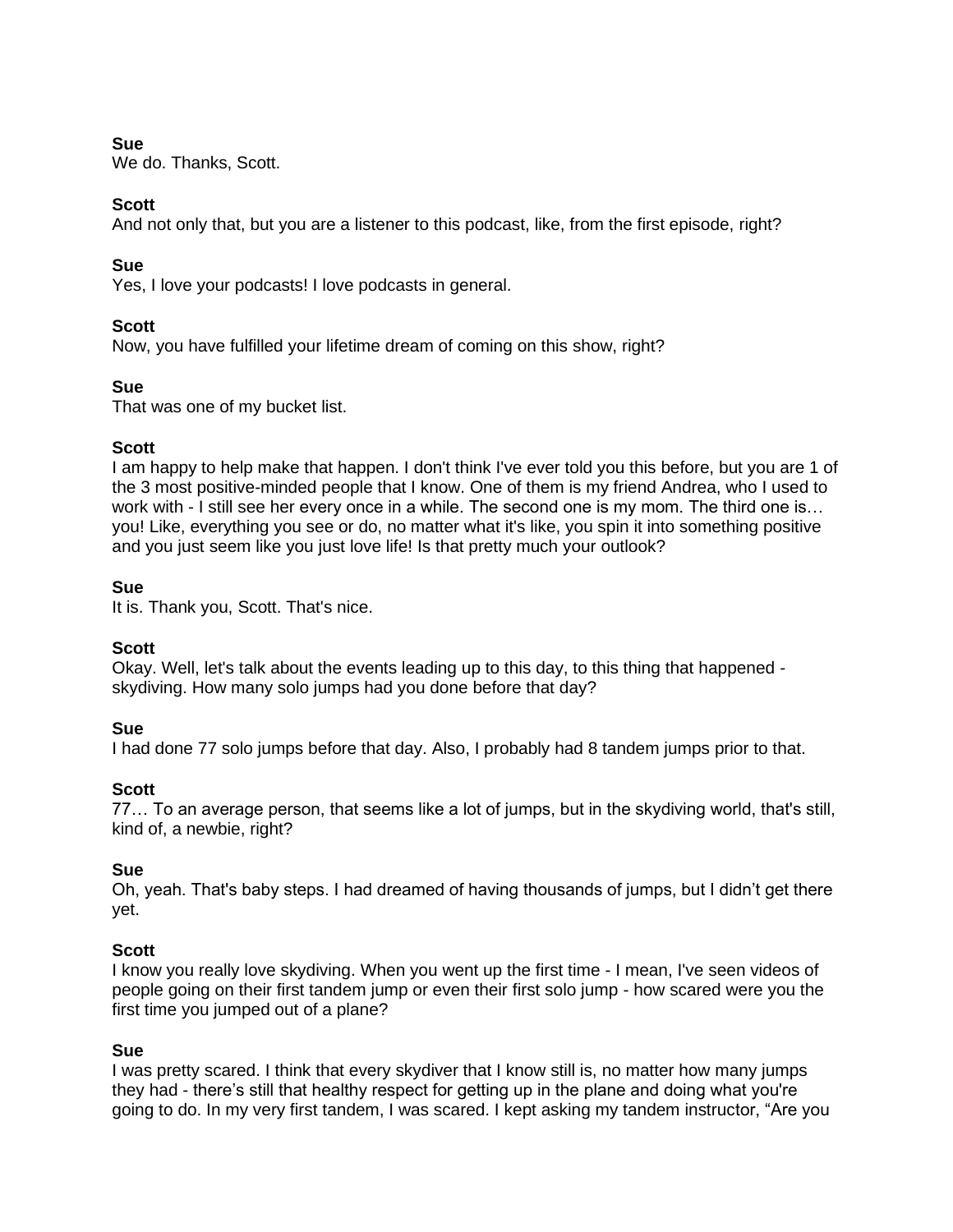sure that we're connected?" The second we fell out of the airplane, I was in heaven - it was the most exhilarating, beautiful, peaceful, chaotic, and serene thing I've ever done, and I instantly fell in love with it. In fact, the very first time I did that was at an Ultra event - the SkyDive Ultra. My first time was in January 2015 when I did a tandem jump and then ran a 50K. So, I did, I think, 3 tandem jumps, then ran a 50K, then did 2 tandem jumps afterward because I just loved it - it was phenomenal!

### **Scott**

So you did five jumps that day?

#### **Sue**

Yes.

#### **Scott**

Had you planned to do that before or after you just realized that you loved it so much after the first one?

#### **Sue**

Absolutely not. I just realized how much I loved it after the first one - that feeling of freedom, speed, chaos, and beauty is just something I can't describe - it's hard to describe.

#### **Scott**

I know. I've heard you say before - and I've heard other people say that to other people that have not done it - that you just won't understand until you do it. I have not done it, so I don't understand it. What I find curious, though, is your use of the word 'chaos' right in the middle of beauty, speed, and silence. How does chaos fit into that?

#### **Sue**

It's interesting because there are so many things happening at the same time. You're falling through the sky, which is an unnatural feeling. You see the beauty of the earth's curvature. There's a bunch of noise. So, it's chaotic and beautiful all at once. Once the tandem instructor and I came under the canopy, all of that noise just stops and it's just quiet and beautiful. Oh gosh, I miss it.

#### **Scott**

Alright. Well, before we get into that day, I got one more question to ask you before we talk about that one jump. In general, what was your pain tolerance like?

#### **Sue**

I have a pretty high tolerance for pain - I think many people will tell you that as well. I think anyone who runs ultra-marathons has to have, at least, some high level of pain tolerance.

#### **Scott**

Alright. Let's talk about that fateful day when this happened. So, you were with your friend Elise and your daughter, Jessica?

#### **Sue**

Yes. My daughter, Jessica, was 14 years old at that time. She absolutely loved coming with me to the drop zone - she loved watching the whole process and really liked the vibe. So, she came along that day. Elise is my friend who I did my very first tandem jump with - we became licensed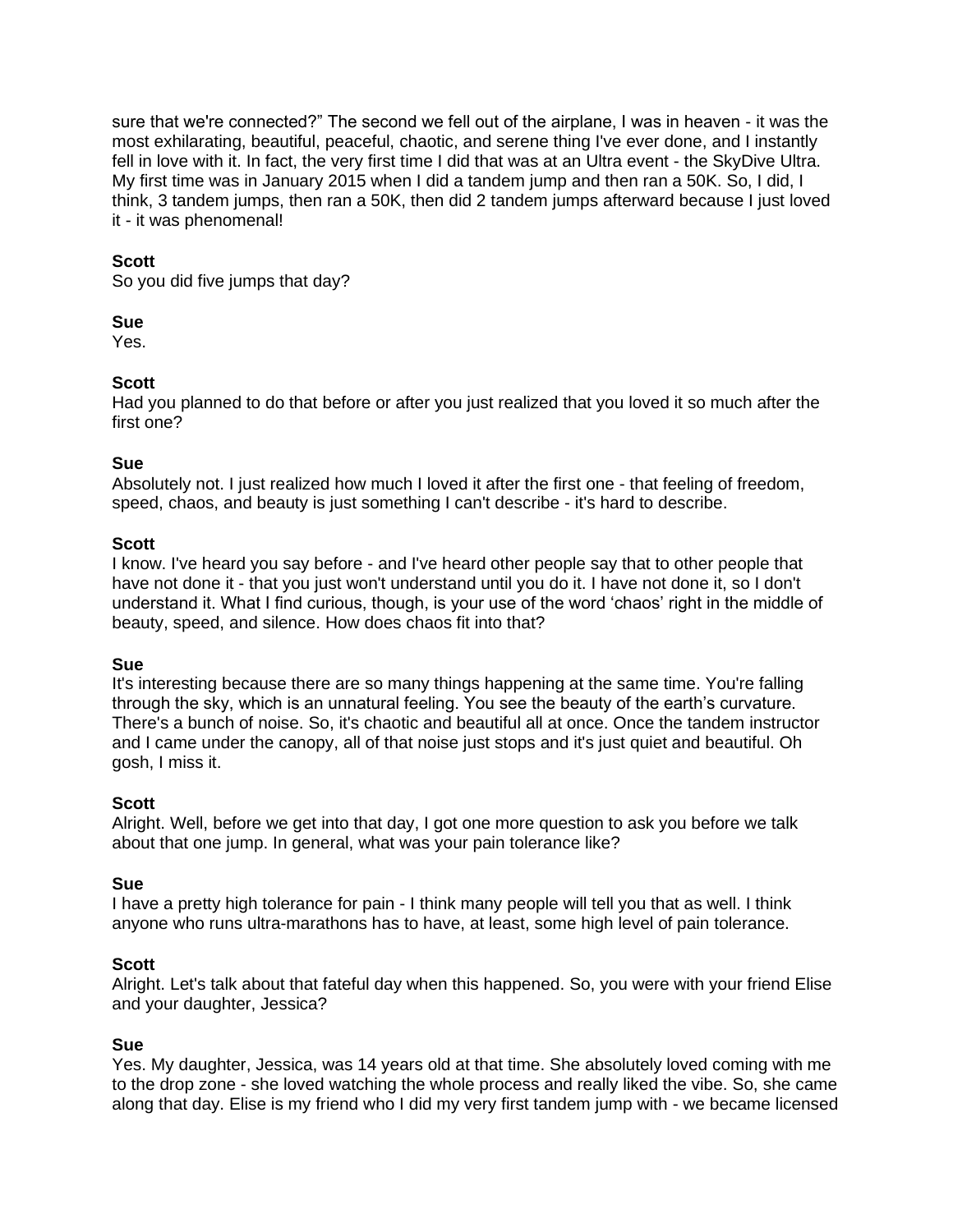skydivers together, took the classes together, and did many of our jumps together. So, we went to the drop zone - it was only our second time at this particular drop zone, so we didn't have that many jumps there. I think we had 3 or 4 from the prior weeks

### **Scott**

If this was a drop zone that you didn't normally go to, what made you decide to go there that day?

#### **Sue**

I can't specifically remember. I think there was something wrong with the plane that day at the drop zone in Zephyrhills, Florida - I don't really recall. We decided that we wanted to jump, so we'll go to the other drop zone that's, like, 30-45 minutes away.

# **Scott**

And that's in Plant City, Florida?

#### **Sue**

Right. In Plant City.

#### **Scott**

Were there any weather problems that day?

#### **Sue**

No, it was beautiful. It was an October morning - an absolutely beautiful fall morning in Florida. It was a little humid The sun was just coming up. Dew was on the grass. Anytime you go to a drop zone, there's just this level of excitement or electricity in the air which I absolutely love. So, it was just a beautiful gorgeous morning. I just got a brand new custom TonySuits - a skydiving suit - so, I was pretty excited to wear that. We were ready to have a great day for jumps - we planned to get 5 or 6 jumps in the drop zone. This is definitely a smaller drop zone than Zephyrhills, but it is still a great place to jump in.

# **Scott**

For the average person - someone that has not skydived before - we don't really know what the process is as far as getting your suit on, gear checks, double checks, and all that. Can you take us through that - what happened that day and then how everything played out.

# **Sue**

The jump started out like any other jump. As soon as we got to the drop zone, we turned on our automatic activation devices or AAD, my altimeter, checked my rig from top to bottom, did one more double check before putting on my TonySuits, and then Elise and I both checked each other's gear. Because we're new jumpers, someone else at the drop zone would check our gear as well and do a pin check for us. So, we got on the plane. There was a total of 9 people on the plane. There were 3 tandems - me, Elise, and another jumper by the name of 'Lee' who asked if he could videotape our jump because he was practicing his video skills, and we said 'Absolutely! Come on. Let's do this!' So, we got on the plane. There's this level of excitement on a skydiving plane that you just can't describe - the level of excitement is actually palpable, in my opinion, but there's also a certain fear and respect that what we're about to do is something very serious. As jovial and excited as everyone is, safety is everyone's priority - 100% of the time, it's safety.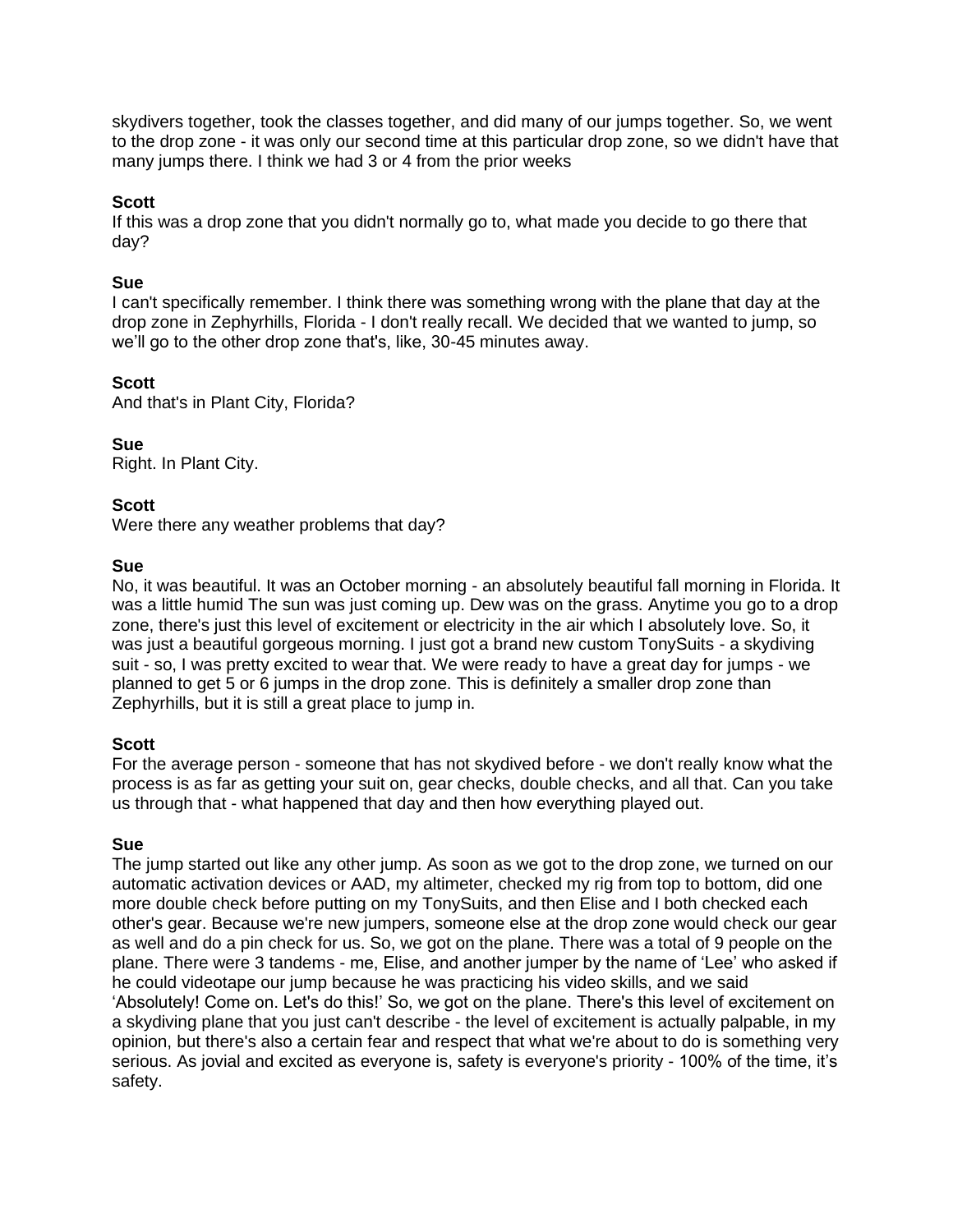As a new jumper, I always double-check my gear and my pin. We talked to the guys on the way up who are tandems - I think it was a bachelor weekend for them - and one of the guys was getting married. It's a pretty small plane. He said, "Hey, do you mind if we do a couple of barrel rolls?" Elise and I looked at each other, our eyes widen real big, and we were like, "Heck, no. That's great. I've never been in a plane that did a barrel roll before." So, they talked to the pilot, and the pilot said, "Sure, we can do that." So, we stood up like a starfish figure in the plane because it's a pretty small plane - Elise and I were standing up with our hands on the roof of the plane, and our feet spread apart. We did three barrel rolls in the plane, which is really kind of neat and exciting. I got a little dizzy for a second, but it was good. Then, we leveled off, got to altitude, the green light went on, the door opened, and we got ready to jump. I think I forgot to mention that, before we got on the plane, there's a landing pattern that you have to do in order to land after you jump, and there's a plan that you need to have in place. When I talked about the landing pattern, we checked the winds and asked someone else at the drop zone to doublecheck our landing pattern because we're new jumpers and we want to make sure that our plan would be safe and is the right thing to do.

#### **Scott**

The idea of a landing pattern is that you want to actually touch down or come in against the wind, is that right?

#### **Sue**

That's right. When we're getting to altitude, Elise and I all always made the habit of talking about our landing pattern again just to make sure that we're both on the same page and we both know what we're doing. So, the door opened - I love the swishing sound when the door opens and the wind gets onto the plane. We got our helmets on and pushed the eyesight down. Lee already left the plane but he's hanging out on the side waiting for Elise and I to make the jump. It's funny because you don't really jump out of a plane - you just, kind of, fall out of it - and it's the most wonderful feeling in the world. I don't know how to describe it. It's just fabulous. It's exhilarating. It's beautiful. So Elise and I jumped on a gorgeous morning - the sun had come up and it wasn't too hot yet.

At this particular drop zone, there are pine trees that are very, very tall. The drop zone that I'm used to jumping at doesn't have pine trees. I know that any obstacle like a pine tree, a building, or anything will have turbulence associated with it. So, I was worried, initially, about the pine trees - it hasn't overcome any of my thoughts at all. So, we jumped and were having a great time. I felt like the wind has shifted a little bit - it just felt different - and I saw Elise was farther away from me than where she usually is. I was thinking to myself, "Well, that's kind of weird. Why is she way over there? I'm over here." I'm not under canopy yet. I would be under the canopy at about 5000 feet, usually - I won't pull any lower than that. When I saw that she was far away, I'm like, "Oh goodness." I was looking down and looking around at the ground to see where I'm supposed to land. I was worried about hitting the trees. I remember something in class that we took - if you look and focus on something, you'll end up going that way. So, like, I didn't want to look at the trees, but I'm still worried about it I'm worried that if I come down too close to the trees, I'll hit trees - that's what I was worried about. So, I decided not to come down lower.

So, I changed my landing pattern, which was definitely the wrong thing to do. I thought I would come up a little higher above the tree, so I wouldn't hit them. When I hovered over the trees, obviously, my planning pattern is going to elongate more than what it would have initially. It was still a beautiful skydive, so I'm not overly concerned and worried. Under the canopy, it would be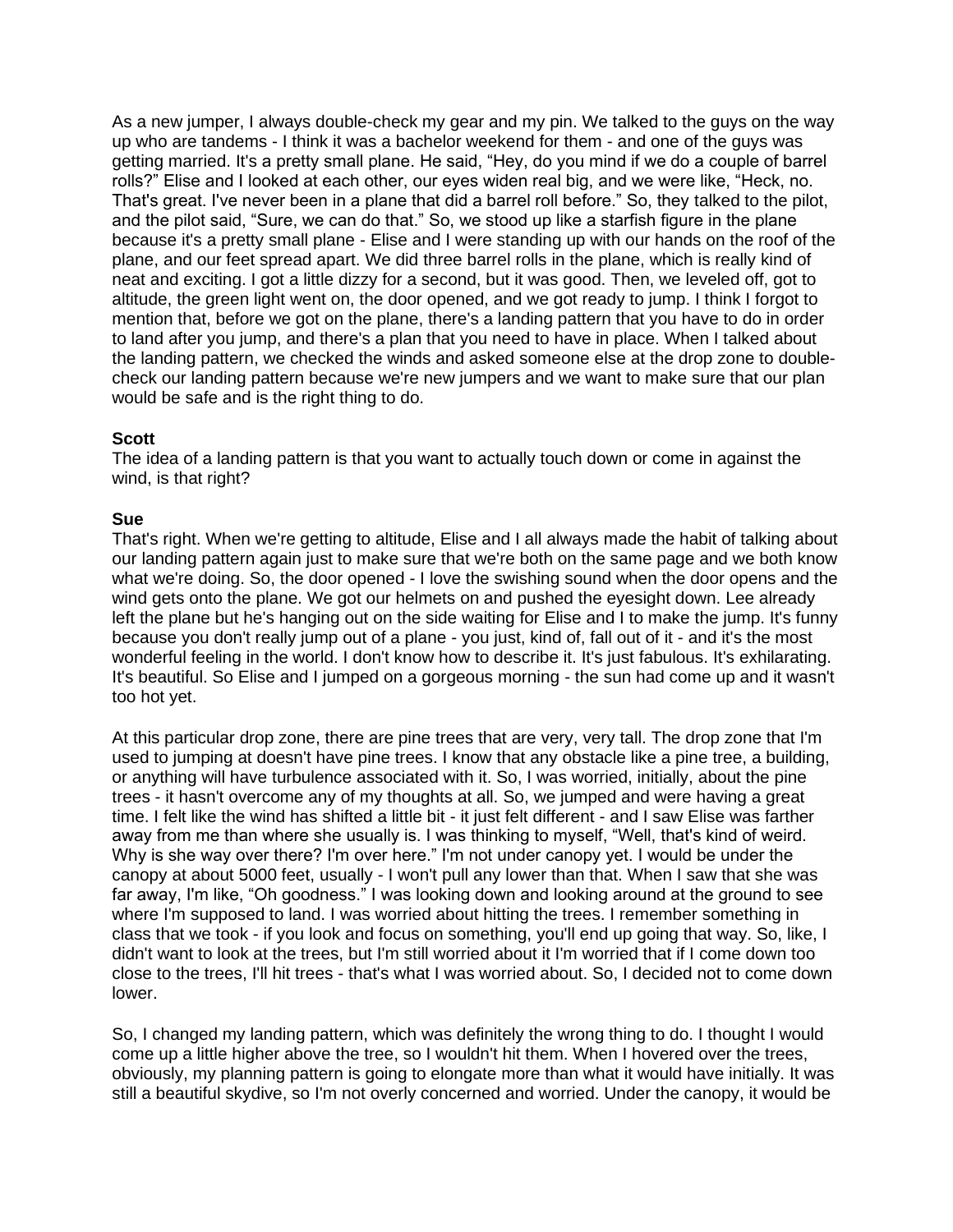quiet. As soon as I came over the trees - this all happens pretty quickly - I realized, "Oh my goodness, I really don't have that much of a runway left." I was still coming down pretty fast. I know that I still have to hang or turn to land properly. There's a barn in front of me and I thought, "Shoot. If I still come down as fast as I'm coming, I'm going to hit that barn. If I hit that barn, I'll probably not going to live." So, it's a bad thing. All of this happens in, like, a split second. I said, "Okay. Obviously, I want to live and I'm going to turn left." So, when you're turning left, you're moving your left arm to pull the cells so that the canopy would turn left. So as I did that, I looked up for a split second to check and see what my canopy was doing - the last 3 or 4 cells of my canopy - before it collapse. I knew something bad was going to happen. What happens next is really slow - like, it happened really fast but, in my mind, I can remember every single detail and it's really bizarre. The absolute first thought and pervading thought of everything that happened was of my daughter - like, her face just was there just in my head - and all I could think about was Jessica and that she's here. I just couldn't stop thinking about her. So, as I was falling to the ground, I could see her face and her playing on the beach as a baby - it was just really bizarre.

# **Scott**

So, this was like one of those things where you're, maybe, about to die and your life flashes before your eyes. In your case, it was your daughter flashing.

#### **Sue**

Yes. The absolute only thought that I had was of her - it was weird and just bizarre. So, as I was falling to the ground - this was happening fast - all of a sudden, I have this hyper-focus, this myopic view of what I was going to hit. I could see the individual blades of grass, I could see the little specks of dirt on the grass that I was going to hit, and that all happens in a second. So, I hit the ground and, I think, I blacked out for a second. I remember hitting the ground and hearing a thud - like, my body just hit the ground. Then, I blacked out for a few seconds. When I opened my eyes, I was like, "Oh, my goodness, I am alive! Thank the Lord, I'm alive!" I couldn't have been happier - I absolutely could not have been happier. At that point in time, it didn't matter if whatever was broken, hurt, or needed to be fixed because I was alive and I would be able to see my daughter again.

So, I hit the ground. I think Lee had already landed. Someone called '911'. Elise was landing. All I could think of is, "My daughter is here. She's 14. I'm not sure yet if she knows that it was me who had a bad landing. I don't want her to see me or hear me. I don't want her to hear me in pain." Once Elise got to me, all I could do was moan - there was no screaming in pain, it was just moaning - because that was all I could do. I couldn't move my left side. I could wiggle my toes, which I was very happy about. I thought, "Okay, if I can wiggle my toes, that means I'm probably not paralyzed." I couldn't move the left side of my body without being in excruciating pain. I had my full-faced skydiving helmet still on. When Lee came running over, all of a sudden, I said, "Please, I got a little panic. Take this helmet off because I couldn't see. It was all dirt in it." So he took that off.

# **Scott**

Were you facing downward or upward?

# **Sue**

I was facing downward. When you take skydiving lessons, they teach you how to land a parachute. If you ever have to land and you're not on your feet, then you have to land on your side. So I landed on my side, thankfully. After Lee took my helmet off, I said, "Lee, my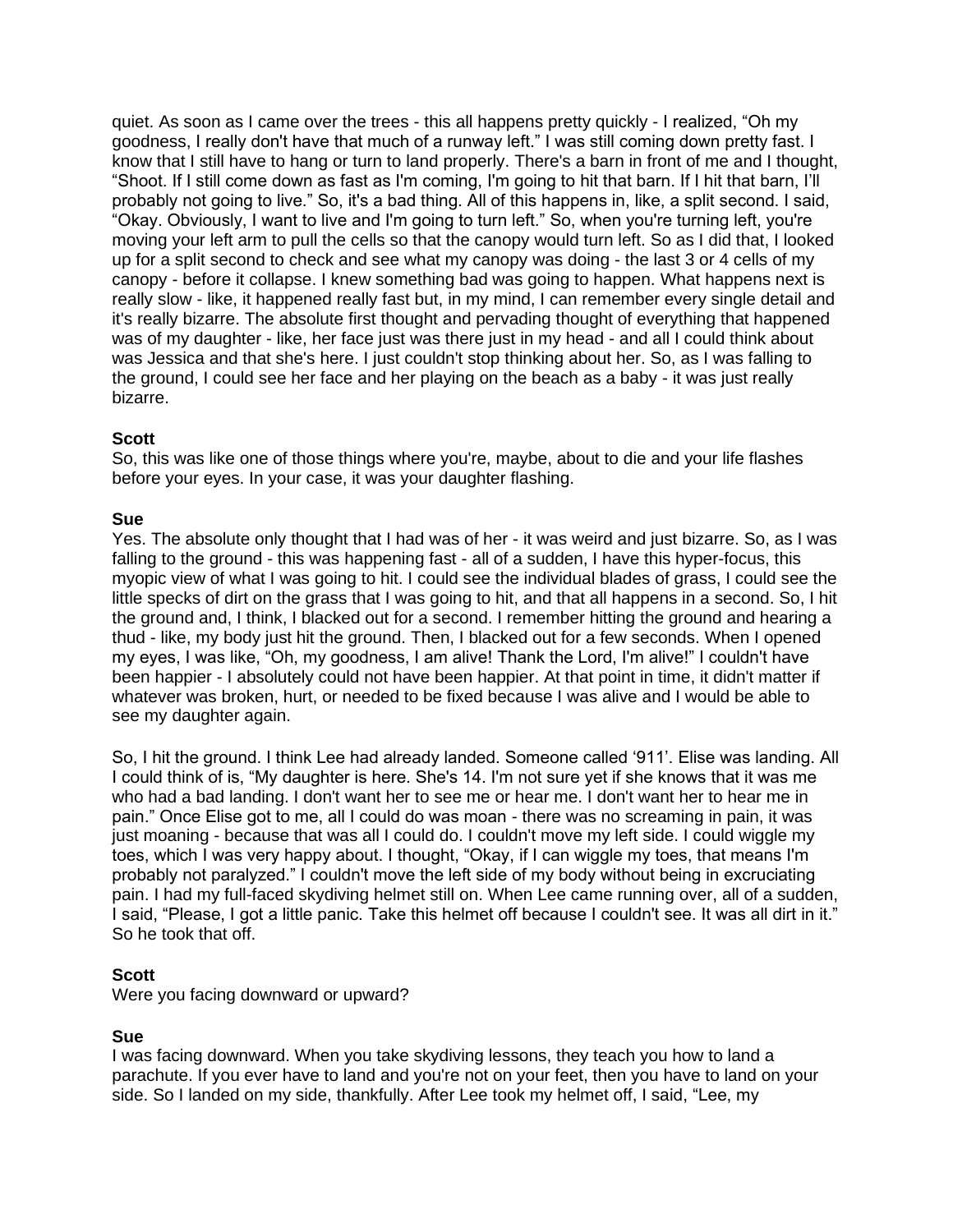daughter's 14. She has long blonde hair. She's wearing jeans or shorts and a T-shirt or whatever. If you see a young lady come over who looks like that, tell me and I will stop moaning because I don't want her to hear me in pain. I want her to know that I'm okay." So he said, "Okay. She's like 50 feet… 20 feet…" When she came over, I said, "Honey, mom's fine. Can you go to the car and get my driver's license?" So she went to the car. As soon as she was out of earshot, I would moan again because the pain was just excruciating. When she came back, I said, "Thanks, honey. Now, can you go get my sunglasses?" And she would go to the car and do that. Then, the third time, I asked her to go get my insurance card because I knew that the paramedics were coming. I reassured her that I was okay, but I knew she was worried. I knew my friend, Elise, was worried. Elise was there and I asked her to call Bill and tell him that I had an accident but I'm alive - Bill's my husband - I'll be okay. Jessica has his number so you guys can just call Bill. So, they did all that. I had my brand new rig on, so I said, "Lee, I don't want them cutting off my rig. Let's see if you could get the rig off so that they don't cut it. So, Lee helped. I couldn't move, so he undid the chest strap, undid the structure on my legs, and lifted the rig so that the paramedics didn't cut that. It seemed like it took them forever to get there - it probably didn't. I was in a lot of pain.

#### **Scott**

Where was the pain you were feeling at that time?

#### **Sue**

It was my back, my leg - like, my whole pelvis area from my abdomen down was hurting. The most pain was really in my back and my pelvis. It seemed like it took paramedics a long time to get there - I'm sure it didn't. It was the Hillsborough County paramedics who came - there were just absolutely wonderful. I could hear them trying to figure out how are they going to roll me over onto the board. I know that when they do that, it's going to be excruciatingly painful, so I tried to negotiate with them and said, "Wait, can't you just, like, leave me on my stomach and do it that way?" They're like, "No, we really need to turn you over."

# **Scott**

You knew that even though you're telling them that?

# **Sue**

I knew it. When they do that quick body assessment to see what's broken or whatever, I was, like, "Please, don't squish my pelvis or my abs. Like, don't do that because that's gonna hurt." He was, like, "Look, I got to." So, that was extremely painful. I think, probably, the only time I screamed out in pain when my daughter was present was during that time when they did that initial assessment. So, they kind of flipped me over - I don't remember exactly how, but I remember it being very painful. I don't know how they did it, but they flipped me over and I couldn't put my left leg down in a straight position because it was too painful. So, I asked him to move my leg up. So, they found a pillow and put a pillow. They kept telling me, "It's gonna be bumpy when we get you on the stretcher and into the ambulance." I was, like, "Just give me something for the pain. I'll take the bumps, but just give me something to take the edge off a little bit."

# **Scott**

I'm kind of surprised. When some people get into so much pain, they just pass out, right? But you weren't that fortunate, I guess?

#### **Sue**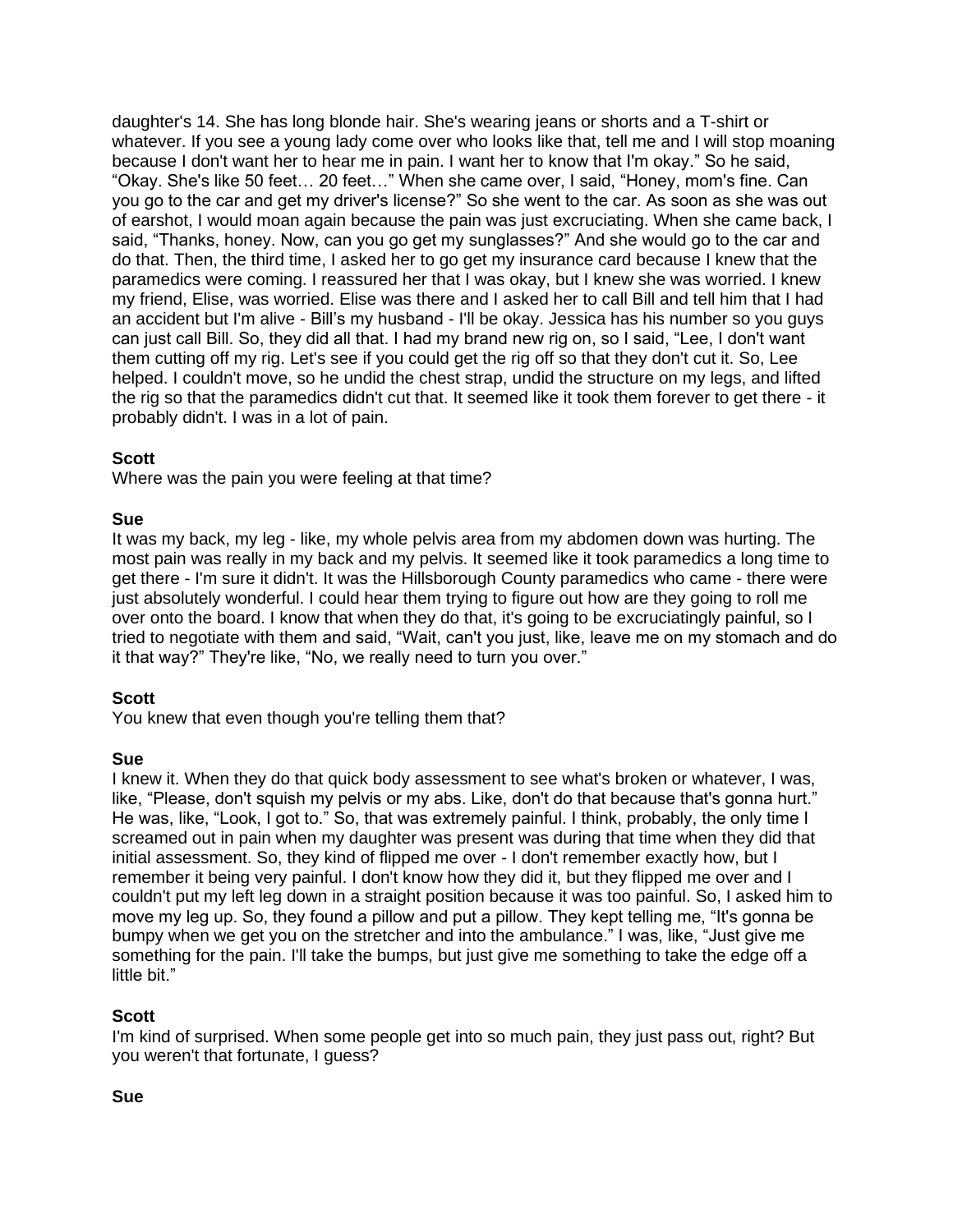No. I don't know. I want to be aware of everything and I want to be in control of - at least, try to be in control - whatever I could at that point in time because I was just helpless. Like, I can't move, I can't walk, and I can't do anything, but I want to try to be in control. I asked them where they were taking me and they said, "The closest trauma center is in Lakeland, so we'll be taking you there." When I thought about it, if I had more wits, I would have asked them to take me to Tampa General only because my house is, like, 1.5 hours away from Lakeland - it would be a long drive every day for my husband to take. So, they took me to Lakeland. The paramedics were just fabulous. I can't remember the paramedic's name, but I remember him telling me that he had 5 kids. I can remember the driver apologizing for every little bump on the road - we had to drive over some railroad tracks and I can remember her just apologizing profusely - because any movement was really, really painful. So, they gave me as many pain meds as they could, but they couldn't give me a whole lot until I got to the hospital.

So we got to Lakeland Memorial. Some of the good things about being a trauma case - or whatever you want to call it - is that you get, like, speedy medical assessments, triage, CAT scans, X-rays, bloodwork, and all that stuff done in a second. So, they wheeled me in, did a quick assessment, then immediately took me to CAT scan, X-rays, and whatever.

I saw my husband arrive. So, I was so grateful that my daughter who was with me - who refused to drive in the ambulance, who followed my friend, Elise, in my car to Lakeland - had her dad. He looked pretty freaked out and she doesn't want to talk about it, which is okay. Anyhow, I think she was traumatized that day. I think she knew how close things could have gone differently. I think if I had landed a little bit differently - even just 0.5 - 1.0 inch different - things would have definitely. If I landed on my chest, I wouldn't be doing a podcast with you today, I'm sure.

#### **Scott**

That was your concern at that time - you didn't want her to be traumatized.

#### **Sue**

Yes. Yeah.

#### **Scott**

But even though you minimize that as much as you could, for a 14-year-old kid, that's not something they should see - maybe, some adults would be traumatized by it.

#### **Sue**

Yes. But, she's resilient and she's a fabulous child. So, after the initial assessment, after they looked at the CAT scan and the X-rays, the doctor said, "Look, let's hope for a broken hip and not broken pelvis and stuff. Let's just hope for that." I'm like, "Okay, let's hope for that." By that time, they gave me some pretty good drugs, so I was like, "That's great!" So, it was very quick. Within an hour of me getting to the hospital - I didn't know what to expect - I can remember the doctor said, "Okay, we're gonna take you to a room now." I was like, "What do you mean? You're gonna take me to a room? Like, it's not what I expected. I expected that I would be able to get up, walk away, and that it would just be a little booboo. That was it." So, they took me to the trauma floor at Lakeland Memorial, which is always an interesting place - I called it 'House of Horrors' only because there's some pretty bad stuff that goes on such as bad accidents, car accidents, motorcycle wrecks, people moaning and crying. It was just an interesting time to spend a week on the trauma floor, but it's not something that I would recommend anyone to do for entertainment.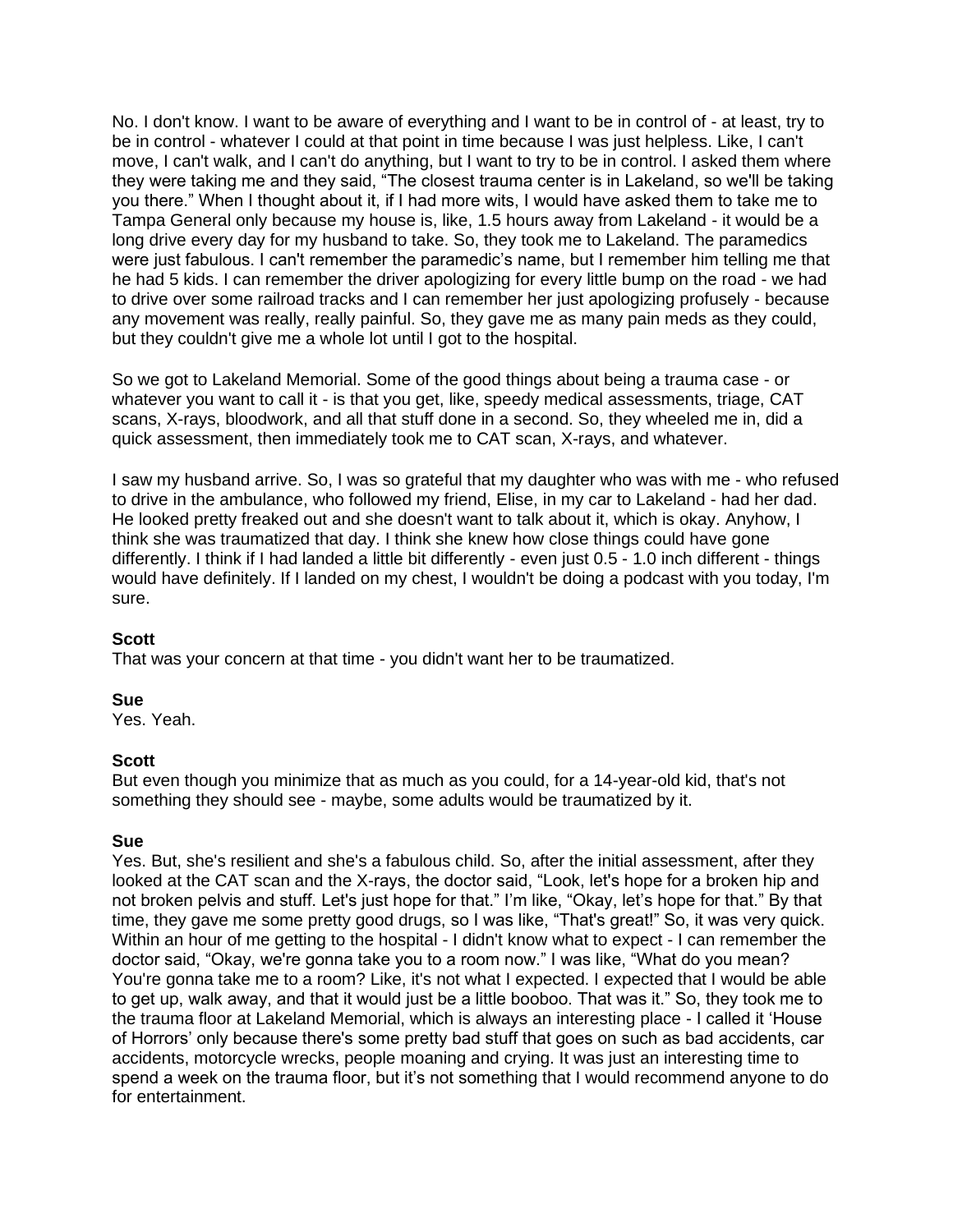Anyhow, they took me to a room and I was sharing a room with a woman who got in a motorcycle accident. So they dubbed our room, 'The Female Daredevil Room'. So, I got to the room. They're not sure yet whether I need surgery. Initially, they said, "No, you don't need surgery." And that was a Saturday. I was, like, "Good." They said, "We'll have someone else read the X-rays, but we think you're good. You just need to just rest right now." I was, like, "Okay." So, they gave me pain meds - I was still in a lot of pain - and they would come in and try to move parts of my body but I still couldn't move - I still could not move the left side of my body at all because I was still in a lot of pain.

# **Scott**

When you said you couldn't move, you weren't paralyzed, you couldn't move because it would be too painful?

#### **Sue**

Yes, that's right. I couldn't move because it was so painful. I didn't know how I made it through that first night because they would come in and - the nursing staff or whoever, I don't know what their titles were - try to move me but I couldn't get out of bed. So, I had a bedpan and they would try to, like, move up my pelvis to put the bedpan on there. I was like, "No, you guys don't understand! I would scream in pain and I would be sweating. It is pretty bad." So, in Sunday morning rounds, the trauma doctors came in, went to every patient, asked them questions, and did an assessment. I said, "Look, every time when I breathe, if I move in a certain way, there's something that's not right, it's like an electrical shock that I was feeling. It's very, very painful." So, they came back in a little bit later and said, "Okay, you're going to have surgery today. We're going to put your leg in traction to allow the swelling to go down or something." I can't remember exactly what they said. So, that was Sunday.

I had some skydiving and ultra-running friends who came to the hospital. We were just hanging out. My surgery was scheduled for four o'clock on Sunday. I can remember getting wheeled down to the surgery center and being the only person in there - it was just probably one of the loneliest times ever - it was just me. I was thinking, "What's going to happen? What could go wrong? Am I going to walk again? Will I run again? Will I be able to do the things that I've always loved doing?" I had asked my trauma surgeon that before and he said, "I don't know. I can't promise you anything, but you likely won't be able to do all of those things." By the way, the injury I had was that I had broken my pelvis in 4 places - my sacrum and my L4-L5 transverse process. Once they had someone else look at the X-rays and the CAT scans, I think, it was more than what they initially thought. So, I had that surgery on Sunday. They put my leg in traction, which was pretty archaic. When I got back to my room and looked at it, there's this steel rod put through your femur right above your kneecap. Then, there's, like, wires that come out of that, that attach a rope to a sandbag at the end of my bed. So, I kept looking at it, like, "That is really weird. Like, that's really bizarre and very archaic." And every time someone walked into the room - because I was the first bed - I'd say, "Please don't hit that sandbag. Like, whatever you do, do not hit that sandbag or accidentally rub up against it when you're getting to the other bed or moving something for me."

So, I still couldn't move until I had another surgery scheduled on Tuesday, so it was an interesting time. I don't remember some of it because of the good, great drugs I had from being hospitalized. I just started wondering, "Am I going to be able to do all the things I love?" There's absolutely no doubt that I'll be able to do it - even if the doctor says I can't, I'll definitely overcome this and be able to do it. Then I started wondering, "Well, what's the goal for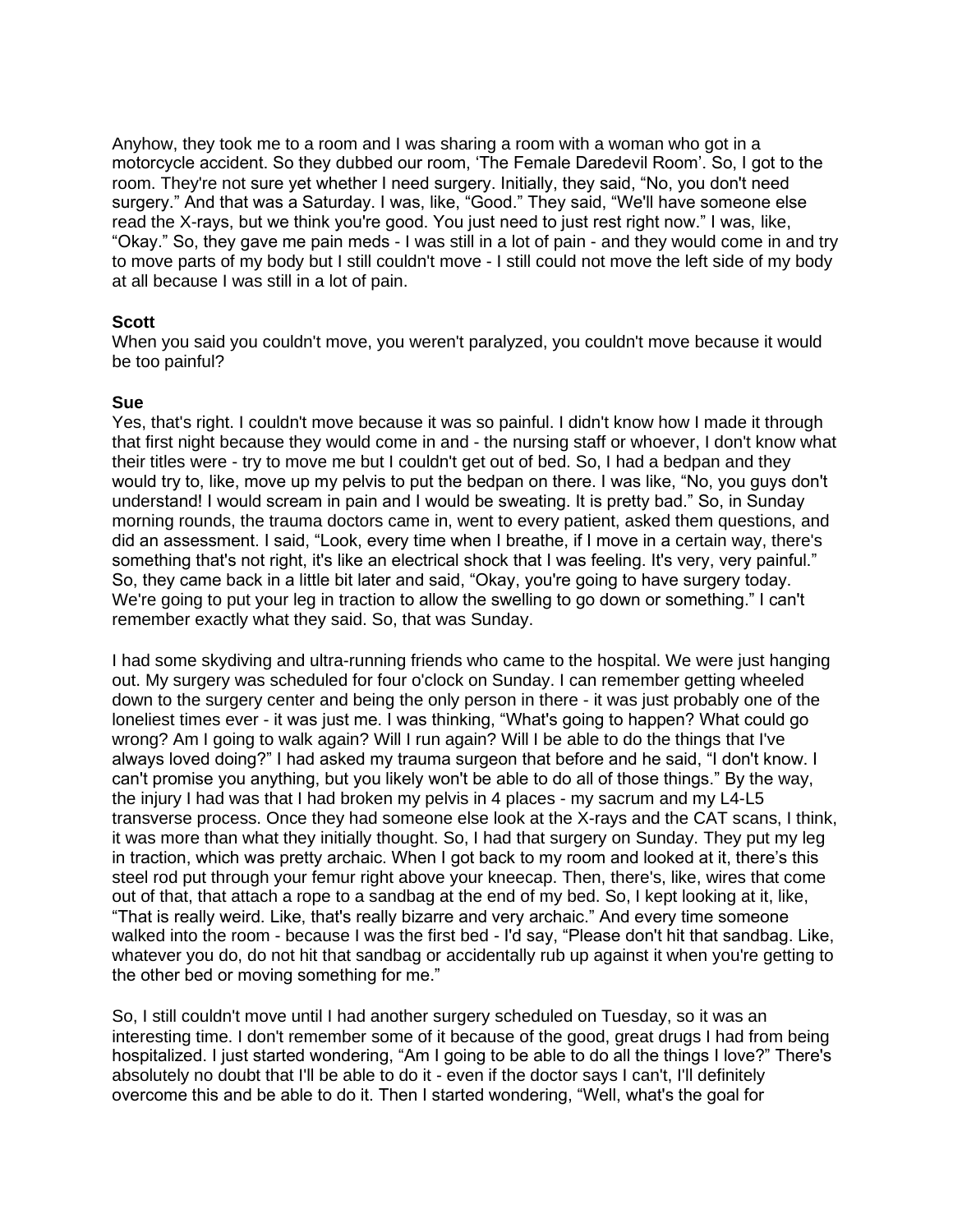recovery?" The doctor said, "Look, you're going to be in a wheelchair for a while. Then, you'll graduate from wheelchair to walker, from walker to crutches, from 2 crutches to 1 crutch, and then you'll be able to bear your own body weight, but it's going to take quite a while for you to get that done. You'll likely be in a wheelchair for probably 6 months, and then a walker and crutches for 3-4 months after that, so it's gonna be a long recovery. When they were telling me this, I'm like, "Dude, you don't know me."

I was looking at my husband - we had this nonverbal communication thing going on. He knows me and he knows that I'm just not gonna settle for that - that's just not how I roll. So, it's a mental decision to get through this - you're going to recover and you're going to come back no matter what anyone says, you're going to just come back stronger, much more knowledgeable, and better than you were before. Then, you just live life and look at things a lot differently. I had my second surgery on Tuesday, where they put a 7-inch steel screw in my back, which went through my pelvis in my sacrum, which is still there. So seven inches, if you imagine, is pretty big enough to show you the X-ray of it - I think that it was posted on my Instagram account from that time. Anyhow, it's interesting because you can just see how big it is. So, I had that inserted and my leg was taken out of traction - thank goodness! The very next day, that Wednesday, they wanted me to get out of bed. Now, my husband lives 1.5 hours away from Lakeland Memorial Hospital, so he would drop our daughter off at school, run 1.5 hours to see me at the hospital, stay for like two hours, drive back, pick Jessica up from school, make her dinner, and then come back to the hospital. So, it was pretty stressful for him.

On Wednesday, they said, "We want you to get out of bed and try to move from the bed to the chair." It probably took me, like, 45 minutes just to sit my body up and move my feet over to the side of the bed. I was sweating as if I had just run 50 miles - it was so much work and it was so hard. So, I was finally was able to just sit up and move my legs over to the side of the bed. Then, they said, "Okay, let's try to move to the chair." So, they helped me or they showed me ways to do that. Once I got to the chair, I was so exhausted and I just thought to myself, "Holy cow, this is gonna be harder than I thought, because it just took me, like, forever to get from the hospital bed to the chair and I was exhausted beyond anything I've ever felt before. How am I going to get back?" I have to get back into that hospital bed! Anyhow, it's just funny - I don't know. The little tiny things that you take for granted - brushing your teeth with running water, taking showers, and all of those things that you don't get to do when you're bound in a hospital bed.

#### **Scott**

Well, from what I can see, based on what you wrote about this and just talking with you, your general attitude throughout the recovery was determined and optimistic. How much did your big attitude affected your recovery?

# **Sue**

In my opinion, it has to be at least 90%. I know that your body reacts to how your mind thinks and how you perceive your body. So, if I thought, "Oh my goodness, I'm never going to be able to run again, I'm never going to be able to bike again, I'm never going to be able to climb and do these other things that I love to do," then I'll not be able to do that. But if I say, "I'm going to run these, I'm going to be able to do this, I'm going to be able to run, bike, climb mountains, I'm gonna be able to do all of these things," then I'm going to do it. You just have to have that mindset, otherwise, you're defeating yourself already - you're setting yourself up for failure before you've even started and that just doesn't make any sense - and it's just a lot of negative energy that goes nowhere.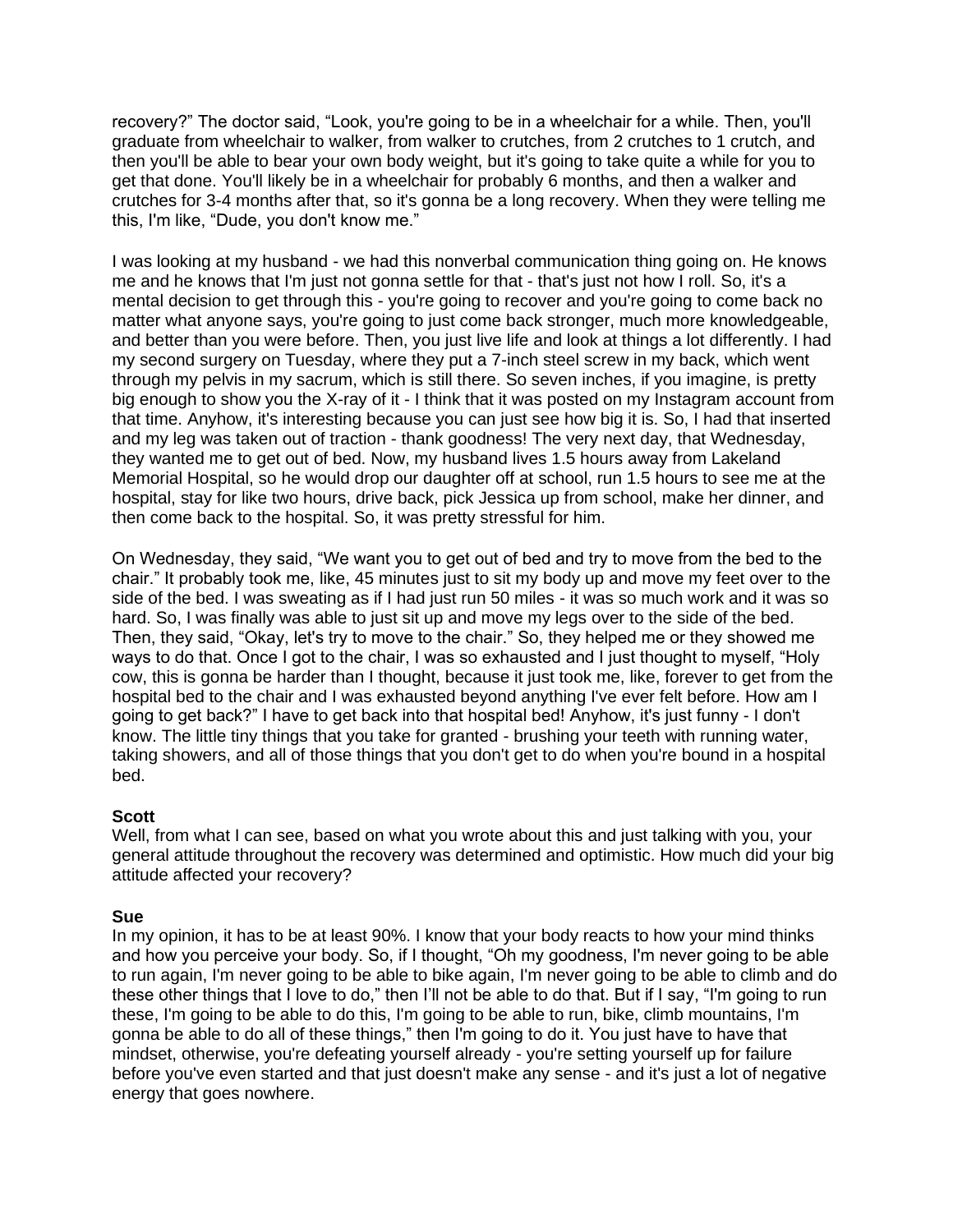### **Scott**

Now, the jump and this whole thing happened 3 years ago. Are you fully recovered now?

### **Sue**

So I was supposed to be in a wheelchair for 6 months and then months for another recovery. The accident happened in October 2015. Well, a year after, in November 2016, I ran a 100-mile race and finished.

### **Scott**

That was at "Fort Clinch"?

#### **Sue**

Nope, that one was at "Save The Daylight." So, Save The Daylight was on November 4, 2016 just a year and two weeks after my accident. They said, "You're not gonna be able to do this," but I did. Then, just to make sure that I wasn't dreaming, 1.5 months later, I ran another 100 mile race in SkyDive Ultra and finished that as well. So, I just wanted to make sure that I could do it.

#### **Scott**

I think you, kind of, proved that point. And not to overemphasize this point too much but, also, since the accident, you did a little bit of mountain-climbing, right?

#### **Sue**

I did. It was trekking, really. I did trek to Everest base camp.

#### **Scott**

We're talking about Mount Everest, right? I mean, you just brushed it off, "Oh yeah, I went to Everest base camp." I mean, that's just getting to base camp. What's the altitude on that?

#### **Sue**

Base Camp is 17,600 feet, but you have to go up a little to come down to the base camp. So, I think it was 18,600 down to 17,600. I did that for an organization called "Radiating Hope", which helps build colleges or radiation centers in third world countries, so it was more for them. Also, I got some satisfaction from that as well - just pushing forward and reaching goals.

# **Scott**

There are multiple topics here that I could interview you about. Actually, you trekked to Everest with our mutual friend, Karen. I was hoping to actually have her on the podcast to talk about that.

# **Sue**

Yes, she had a much more interesting trip than I did.

# **Scott**

It was very interesting. Yes, I saw that - you guys posted it on Facebook - it was quite an adventure. So hopefully, we'll get her on here at some point to talk about that. Looking back at this, what could you have done differently to avoid that crash landing or whatever? Would a more experienced skydiver have the same result? Or could you have done something?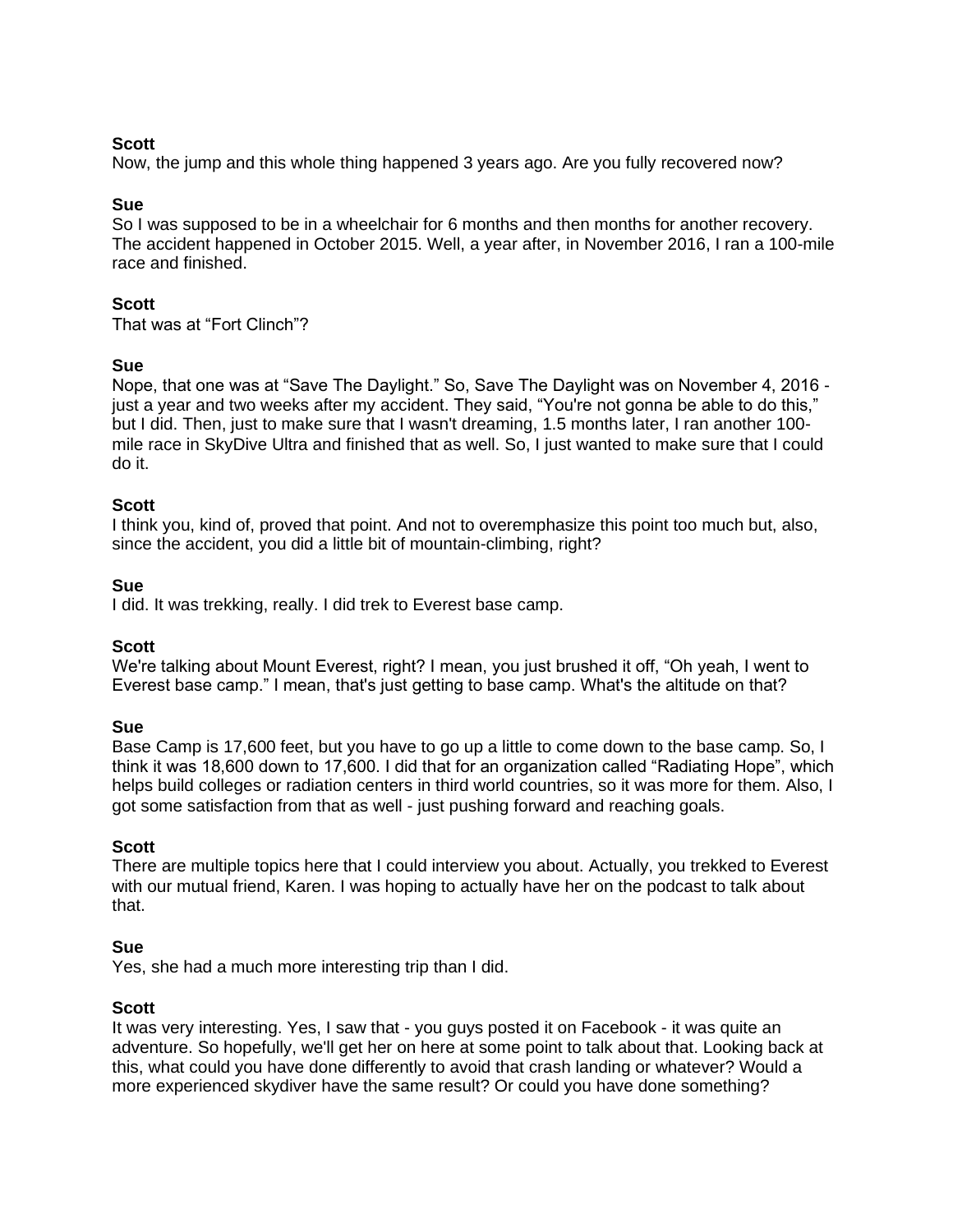### **Sue**

Accidents happen. I think it's my own inexperience in jumping. I think a more experienced skydiver would have realized that they didn't have to change their landing pattern and that the trees that I was trying to avoid really weren't going to be a danger to me. When I realized I was going to either hit the barn and kill myself, I really made a sharp left turn to avoid the barn and that's obviously what collapsed the left side of my parachute, and pushed me to the ground. So, it's just my inexperience.

# **Scott**

Have you ever gone back to that spot where you landed?

#### **Sue**

No, I haven't. I've gone back to my home drop zone, which is Zephyrhills just to get back out there. I haven't jumped yet - I made a promise to my family that I would wait until our daughter graduated from high school before I would jump again. Now, she's graduating this year. As much as I love it, I'm not sure if I want to do that again.

# **Scott**

You gotta have your brain go through that whole thought process, right?

#### **Sue**

Yeah. It's just a part of my life that– I don't know. I sold my equipment and I was just not ready yet - I don't know if I ever will be. I'd rather climb mountains and try to do other things.

#### **Scott**

You mentioned that Lee was on the plane. He went out first and video-taped the first part of that jump. I'm going to have that video on the website for this episode so people can watch that if they want to. Also, I'm going to have a link to the blog post that you did that outlined everything that happened that day as well. So, if people are interested in reading that, they can do that. That'll be at the website - WhatWasThatLike.com

# **Sue**

Excellent.

# **Scott**

Sue, I'm glad you made it. I'm glad you are here to tell the story. I wish you the best in your continuing adventures.

# **Sue**

Thanks, Scott. I'll see you out there helping the homeless soon.

# **Scott**

Thanks for listening to this episode. My goal for each show is to introduce you to people and stories that you just won't find on other podcasts. If you want to help support the show, you just need to subscribe! That way, you'll never miss an episode. You can click on any of the 'Subscribe' buttons on the website, which is WhatWasThatLike.com. You'll see all the links right there at the top, where you can subscribe directly to this show on Apple podcast, Google podcasts, Google Play Music, Spotify, Stitcher, radio, or on whatever app you use to catch your podcasts. You'll see there are also links to Twitter and Instagram - so, you can follow us there and I hope you do. If you really want to connect with me and get in on the discussion with other